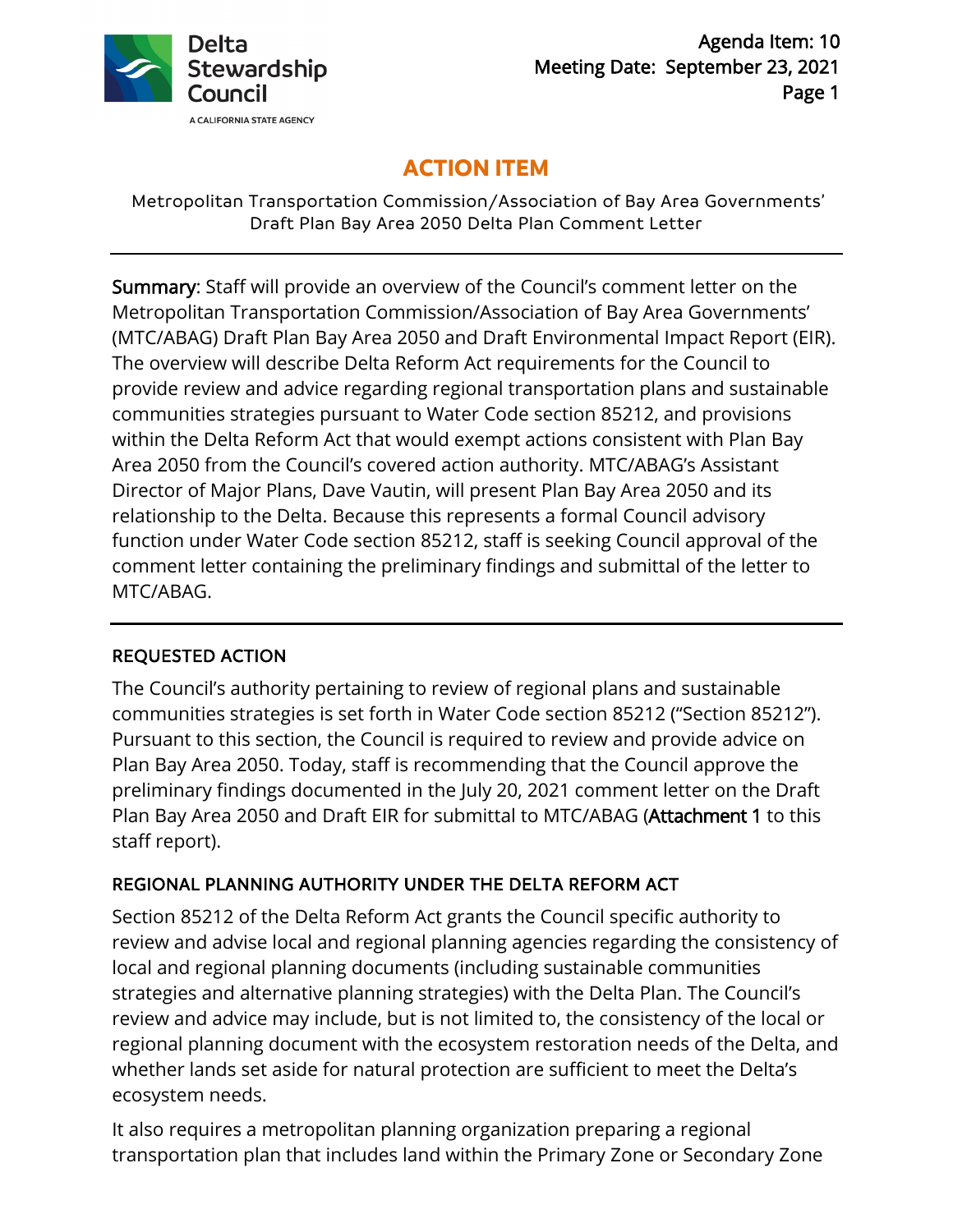of the Delta to consult with the Council early in the planning process regarding the issues and policy choices relating to the Council's advice. The Council's advice on Plan Bay Area 2050 provides benefits for future projects similar to early consultation. This is important because the Delta Reform Act exempts actions within the Secondary Zone of the Delta that a metropolitan planning organization (MPO) determines are consistent with a sustainable communities strategy or alternative planning strategy that the State Air Resources Board has determined would achieve regional greenhouse gas emission reduction targets from the Council's covered action authority. (Wat. Code § 85057.5(b)(4)).

There are three MPOs with jurisdiction in the legal Delta and Suisun Marsh: MTC/ABAG, the Sacramento Area Council of Governments (SACOG), and the San Joaquin Council of Governments (SJCOG). Federal and state laws require these agencies to prepare a regional transportation plan (RTP) and a sustainable communities strategy (SCS) that must be updated every four years in coordination with each local government and cover at least a 20-year planning horizon. SACOG last updated its RTP/SCS in 2019. Council staff submitted a comment letter in support of SACOG's 2019 plan and its consistency with the Delta Plan, which the Council approved in October 2019. SJCOG's RTP/SCS will be updated in 2022 and Council staff has begun meeting with SJCOG staff to discuss Delta Plan consistency requirements. MTC/ABAG's RTP/SCS, named Plan Bay Area, is discussed in more detail below.

## PLAN BAY AREA 2050

MTC/ABAG is designated by the federal government as the MPO for the nine-county Bay Area region, which includes portions of the Delta Primary Zone, Delta Secondary Zone, and Suisun Marsh. As an MPO, MTC/ABAG is charged with preparing a regional transportation plan that must be updated every four years in coordination with each local government.

Plan Bay Area, the first Bay Area RTP to incorporate an SCS, was originally adopted in 2013. Plan Bay Area 2040 was adopted in 2017 as an update to the 2013 plan. Plan Bay Area 2050 represents the second update to the Bay Area RTP/SCS and is proposed for adoption in October 2021.

The proposed Plan Bay Area 2050 is a long-range regional plan that outlines housing, economic, transportation, and environmental strategies to achieve regional objectives for affordability, connectivity, diversity, health, and vibrancy, while also achieving greenhouse gas emissions reduction targets established by the California Air Resources Board. Draft Plan Bay Area 2050 and supporting documents are available at: [https://www.planbayarea.org/draftplan2050.](https://www.planbayarea.org/draftplan2050)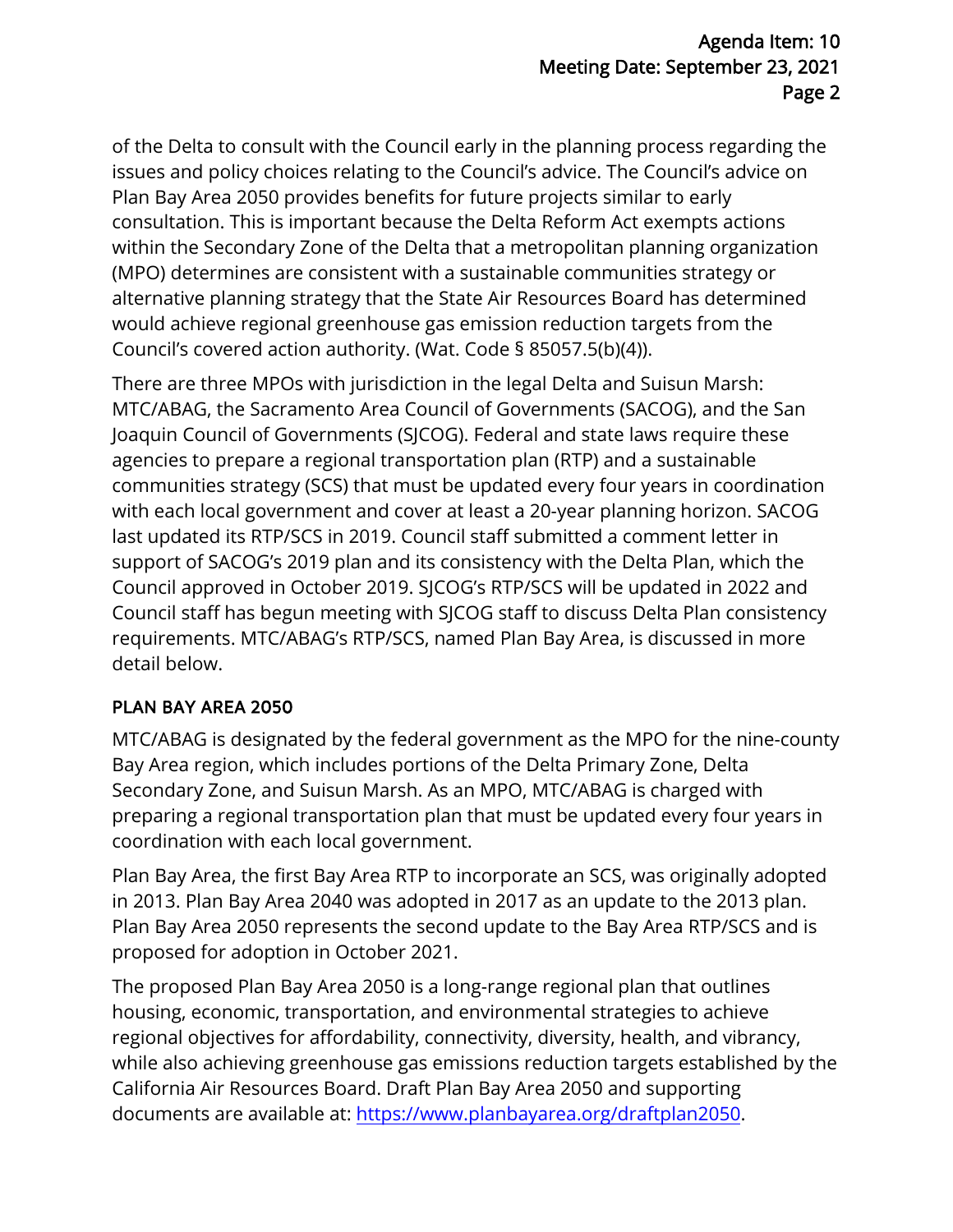# CONSULTATION WITH COUNCIL STAFF

As noted above, pursuant to Section 85212, the Council is required to review and provide timely advice regarding the consistency of Plan Bay Area 2050 with the Delta Plan, and MTC/ABAG is required to consult with the Council early in the planning process regarding the issues and policy choices relating to the Council's advice. Council staff met with MTC/ABAG staff on December 12, 2019, and January 22, 2020, to offer timely advice on the consistency of Plan Bay Area 2050 with the Delta Plan. Following these meetings, MTC/ABAG shared its proposed Growth Geographies (which are areas in which urban development is proposed to be focused) and proposed Priority Conservation Areas so that Council staff could evaluate the consistency of these designations with the Delta Plan. The Council submitted a comment letter regarding the proposed Growth Geographies associated with Plan Bay Area 2050 on February 25, 2020, and MTC/ABAG provided a written response on April 7, 2020.

Council staff also submitted a comment letter on the Notice of Preparation (NOP) for the Plan Bay Area 2050 EIR on October 28, 2020, and a comment letter on Draft Plan Bay Area 2050 and the associated Draft EIR (Attachment 1) on July 20, 2021, containing preliminary findings regarding the Council's review and input on Plan Bay Area 2050. The July 20, 2021 letter noted that the preliminary findings would be recommended by Council staff and considered by the Council at today's meeting, following a presentation by MTC/ABAG and public comment.

## SUMMARY OF PRELIMINARY FINDINGS

Based on the review of Draft Plan Bay Area 2050 and the Draft EIR, in compliance with the Delta Reform Act, section 85212:

- the Council has not identified any inconsistency of Draft Plan Bay Area 2050 with Delta Plan Policy DP P1 (see Attachment 1, pp. 4-7); and
- the Council has not identified that lands set aside for conservation and restoration in Draft Plan Bay Area 2050 are inconsistent with the ecosystem restoration needs of the Delta (see Attachment 1, pp. 7-9).

# STAFF RECOMMENDATION FOR COUNCIL ACTION

Today, staff is recommending that the Council approve the preliminary findings provided in the July 20, 2021 comment letter (Attachment 1) and authorize staff to finalize and submit the letter to MTC/ABAG. Should the Council approve the findings, staff will transmit an updated version of the letter to MTC/ABAG inclusive of any revisions approved by Councilmembers and attesting to the Council's action.